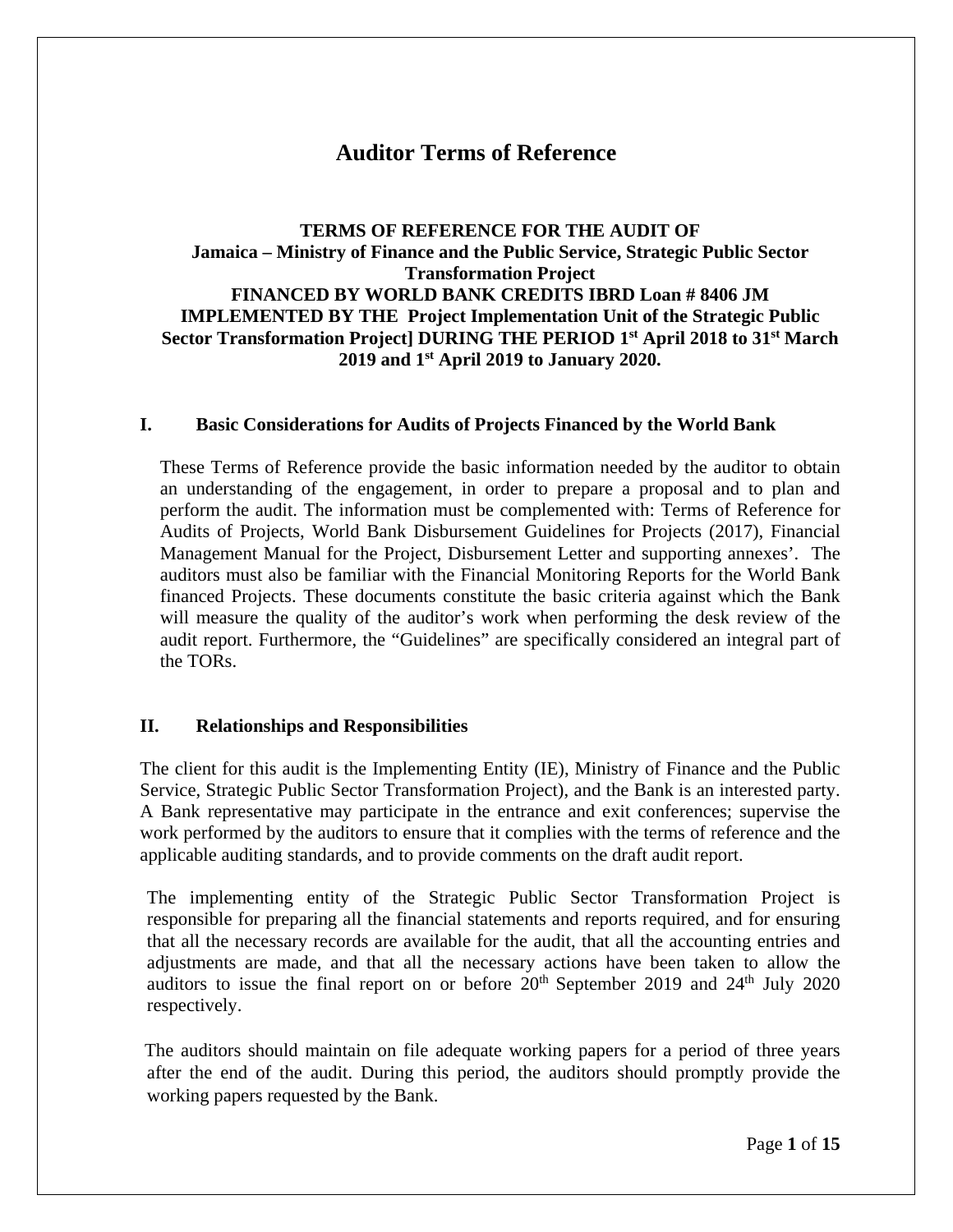### **III. Project Background**

#### **Strategic Objectives of the Project:**

#### **Project Objectives**

The Project Development Objective (PDO) is to strengthen public resource management and support selected public sector institutions in facilitating a more enabling environment for private sector growth.

#### **Components**

The program is structured in six components, briefly described in the following paragraphs. A full description of the components is found in the Project Appraisal Document.

**Component I**. Strengthening the Public Investment Management System (PIMS)

The objective of this component is for the PSIP to incorporate public investment projects with estimated five-year operating and maintenance costs fully linked to long term development goals and medium-term priority areas.

This component will support the GOJ reform efforts through the following activities: (i) migration of the current web-based database to a robust platform to manage all information about public investment across the project cycle and linked to the budgeting and financial systems of the country (expected to be compiled into IFMIS); (ii) design and implementation of a public investment management training program for public sector; (iii) reviewing legislation and carrying out dissemination activities to integrate the PIMS with the administrative systems (including procurement and human resources); (iv) strengthening monitoring through Citizens Participation; (v) designing a fund for the funding of pre-investment financial and economic analysis and post-investment evaluations of the public investments; and (vi) provision of technical assistance for the implementation of the Public Financial Management Action Plan.

**Component II**. Strengthening the Budget Preparation Process and Results Based Budgeting (RBB)

The objective of this component is to link budgeting with government policy priorities through a gradual transition from annual expenditure planning to a medium-term results-based expenditure framework.

**Component III**. Adaptive Public Sector Approaches to Promote Fiscal Sustainability

This component will support measures to institutionalize the process of behavioural change to support new policy processes and provide just-in-Time Technical Assistance (TA) to take into account ad hoc needs of the government and to effectively take advantage of opportunities of intervention when they arise, enabling to bridge policy and implementation gaps revealed in the course of project implementation.

**Component IV**. Modernizing of the Accountant General's Departments

The fourth component of the Project will reform the organizational structure, develop a conceptual model of the treasury single account, clarifying its scope, coverage and main operational processes improving the central treasury management system's general ledger capabilities and building capacity of the Accountant General's Department. Component IV, is being executed through the Disbursement Linked Indicator (DLIs) Modality. Loan resources of this component are accessed through reimbursement.

**Component V.** Fostering Industrial Growth and Trade Facilitation

The fifth component provides technical assistance to the Bureau of Standards Jamaica. The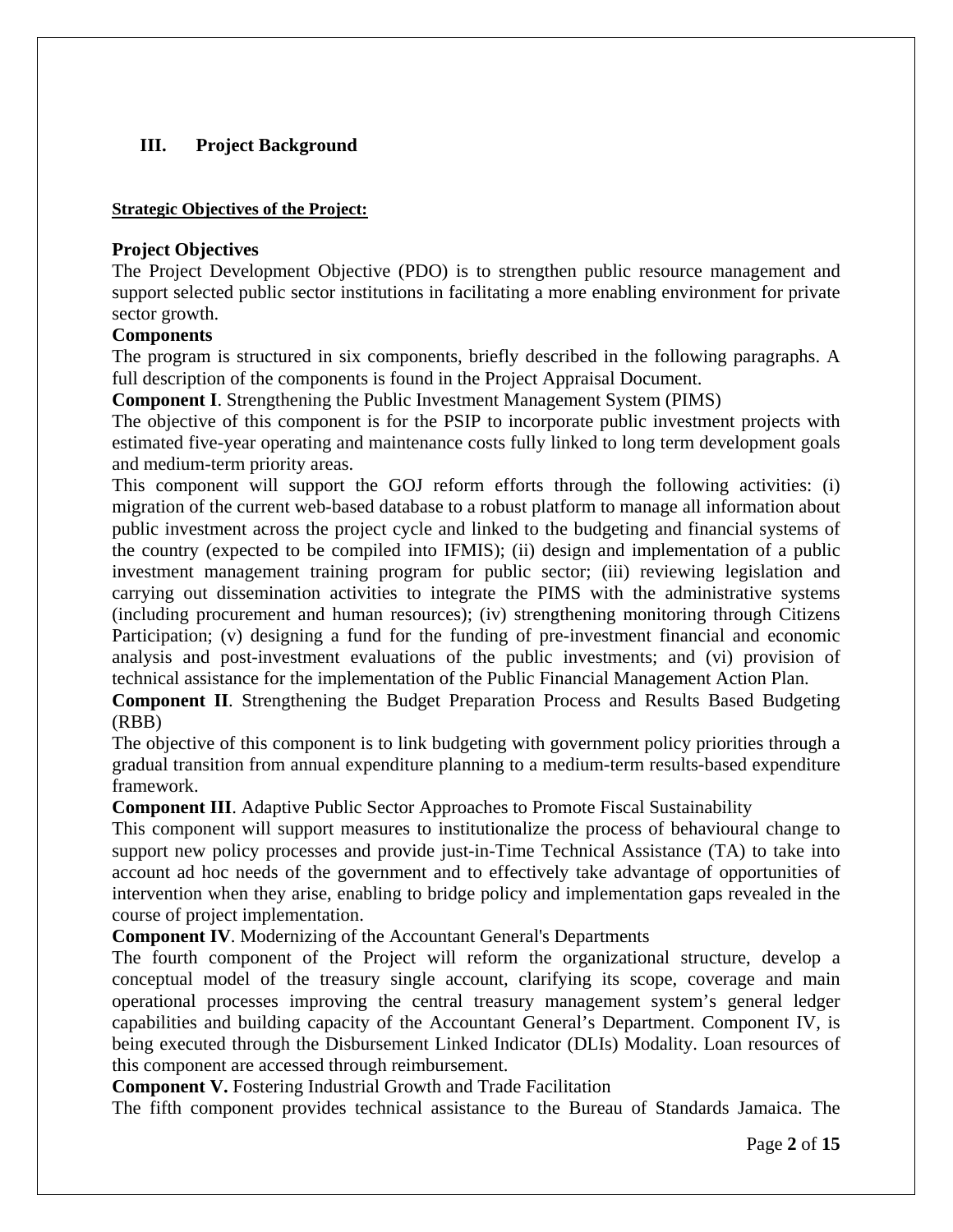Project will support capacity building activities aimed at reducing barriers to trade and activities to build a national culture of quality review of BSJ's testing and certification procedures to ensure compliance with and regional trade agreements and standards.

### **Component VI.** Project Management

This component will ensure adequate Project management is in place for the implementation of the Project. The activities under this component will include: (i) carry out Project audits; (ii) comply with the financial management and procurement obligations under the Project; (iii) monitor and evaluate Project activities; (iv) provide training, and the acquisition of goods required thereof and finance Operating Costs.

### **Executing Agency and Beneficiary**

The executing agency will be the Ministry of Finance and the Public Service (MOFPS), and it will also be the main beneficiary of many of the activities proposed by this Investment Project Financing (IPF). The Project Implementation Unit (PIU) that is established within the MOFPS will be responsible for implementing the project. Institutional arrangements have been designed and an implementation support plan will be in place to ensure that if capacity problems arise, these will be addressed promptly. MOFPS will coordinate activities across other beneficiaries of the Project which are mainly executive agencies and divisions spread across Ministries. The project will support activities across selected service delivery ministries, departments, and agencies (MDAs), particularly for components I, II and III with significant coordination efforts that will be contributed by the Public Expenditure Division in MOFP and the Planning Institute of Jamaica (PIOJ). The modernization of the Accountant General's Department to include (a) the development of a conceptual model of the treasury single account, (b) reform of the organizational structure, (c) improving the Central Treasury Management System's general ledger capabilities to provide the required level of controls and information; and (d) training to build the treasury capacity in cash forecasting and management are tied to Disbursement Link Indicators (DLI's) which provides financing to Component IV under the Eligible Expenditure Program (EEP). The entity reporting to the MOFPS that will be the key actor for the second thematic area on industrial growth and trade facilitation covered by Component V is the Bureau of Standards of Jamaica as well as the National Compliance Regulatory Agency (NCRA) service orientation with a specific aim of reducing barriers to trade and activities to build a National Culture of Quality, other border will be supported by the project.

# **IV.** Project Financing

| and Development (IBRD). The planned funding is as follows:           |                       |  |  |  |  |
|----------------------------------------------------------------------|-----------------------|--|--|--|--|
| <b>Components</b>                                                    | <b>Amounts (US\$)</b> |  |  |  |  |
| Strengthening Public Investment Management System (PIMS)             | 08.00                 |  |  |  |  |
| Strengthening Budget Preparation Process and Results Based Budgeting | 02.70                 |  |  |  |  |
| <b>Adaptive Public Sector Approaches</b>                             | 12.10                 |  |  |  |  |
| Modernization of the Accountant Generals Department                  | 06.00                 |  |  |  |  |
| Fostering Industrial Growth & Trade Facilitation                     | 05.00                 |  |  |  |  |
| <b>Project Management</b>                                            | 01.13                 |  |  |  |  |
| <b>Front End Fees</b>                                                | 00.09                 |  |  |  |  |
| <b>Total</b>                                                         | 35.02                 |  |  |  |  |

The Project is funded through a US\$35M loan from the International Bank for Reconstruction and Development (IBRD). The planned funding is as follows: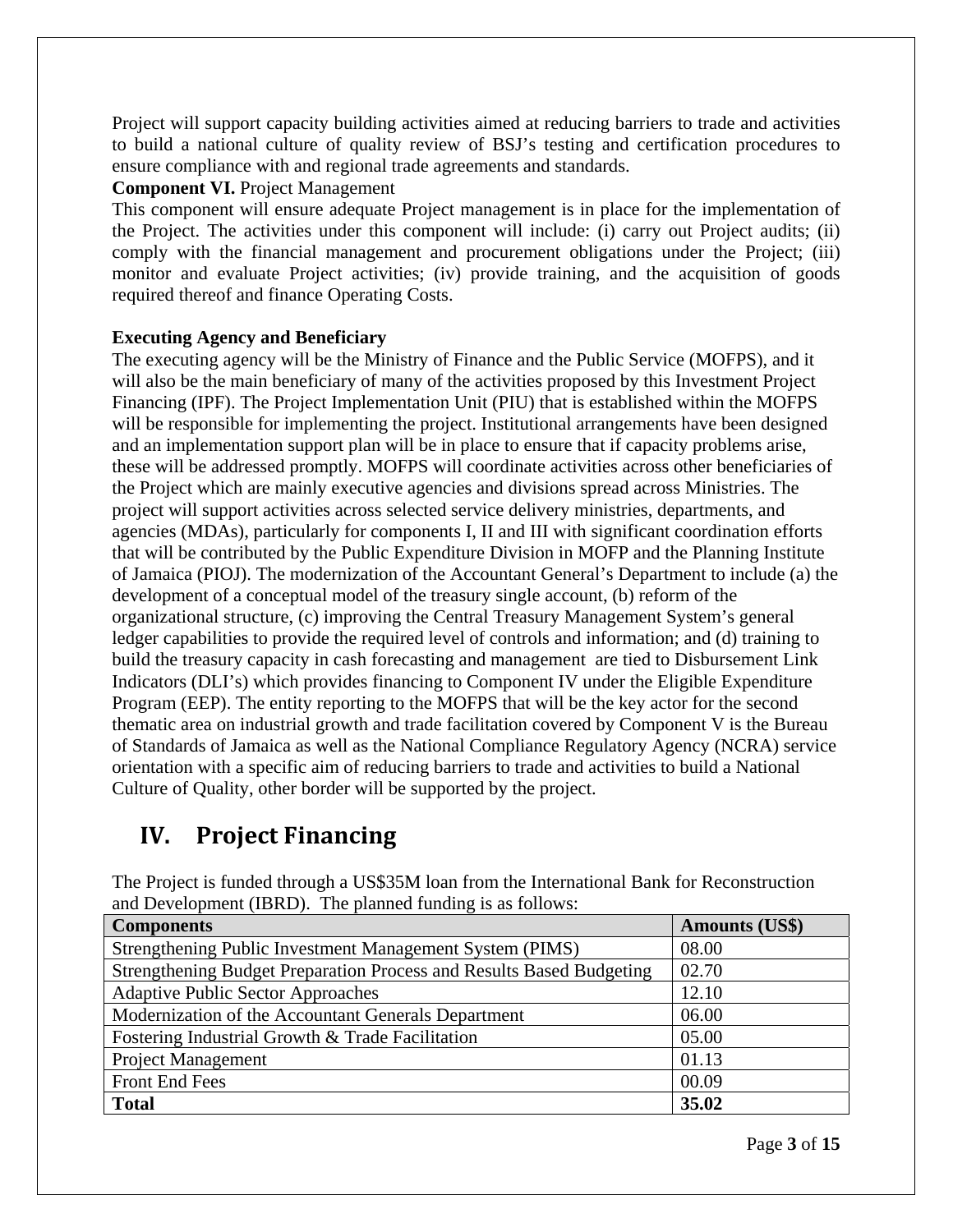Annual fiscal space to spend loan resources is provided through the Government of Jamaica budget cycle. For the fiscal period 2018/2019, an amount of JA\$648,095,678 (Approximately US\$4.8M) has been earmarked to be expended among Components 1, 2, 3, 5 and 6. Component 4, the DLIs component has targets valuing US\$2.4M to be attained in the 18/19 fiscal period through a reimbursement modality. The DLI targets for the Accountant General's Department are reports linked to the Modernization of the Department. For the 18/19 fiscal period, four (4) reports were targeted.

For the fiscal period 2019/2020, provision of fiscal space has been created for approximately JA\$1.25B (US\$9.057M) in respect of external sources to support eligible expenditures under components 1, 2, 3, 5 and 6. Three Million United States (US\$3M) is earmarked for reimbursement under the Disbursement Linked Indicators (DLIs), Component 4. This US\$ amount is linked to a target of five (5) reports.

# **V. Audit Background**

The IBRD loan was approved on  $7<sup>th</sup>$  July 2014, signed on  $3<sup>th</sup>$  September 2014 and became effective on  $27<sup>th</sup>$  October 2014. Amendment number 1 to the loan, dated  $30<sup>th</sup>$  of June 2017 was signed on the  $4<sup>th</sup>$  August 2017. The Agreement includes a requirement for the project's resources to be audited annually. To date the project has completed three (3) annual audits.

### **VI. Title of the Audit**

 All proposals, audit working papers and audit reports should refer to this audit using the following name:

"Audit of the Resources Managed by the Ministry of Finance and the Public Service under the Jamaica Strategic Public Sector Transformation Project during the period from  $1<sup>st</sup>$  April 2018 to 31<sup>st</sup> Mar 2019 for IBRD Loan # 8406 JM.

"Audit of the Resources Managed by the Ministry of Finance and the Public Service under the Jamaica Strategic Public Sector Transformation Project during the period from  $1<sup>st</sup>$  April 2019 to 31<sup>st</sup> January 2020 for IBRD Loan # 8406 JM.

### **Audit Objectives**

The overall objective of this engagement is to perform a special purpose framework financial audit, as defined by International Organization of Supreme Audit Institutions (INTOSAI) and allow the auditor to express a professional opinion on the financial position of the project at the end of the period audited including whether the financial statements are prepared, in all material respects, in accordance with applicable reporting framework, the eligibility of expenditures, compliance with applicable laws, regulations and financial clauses of the loan agreement and to report on the adequacy of the internal controls.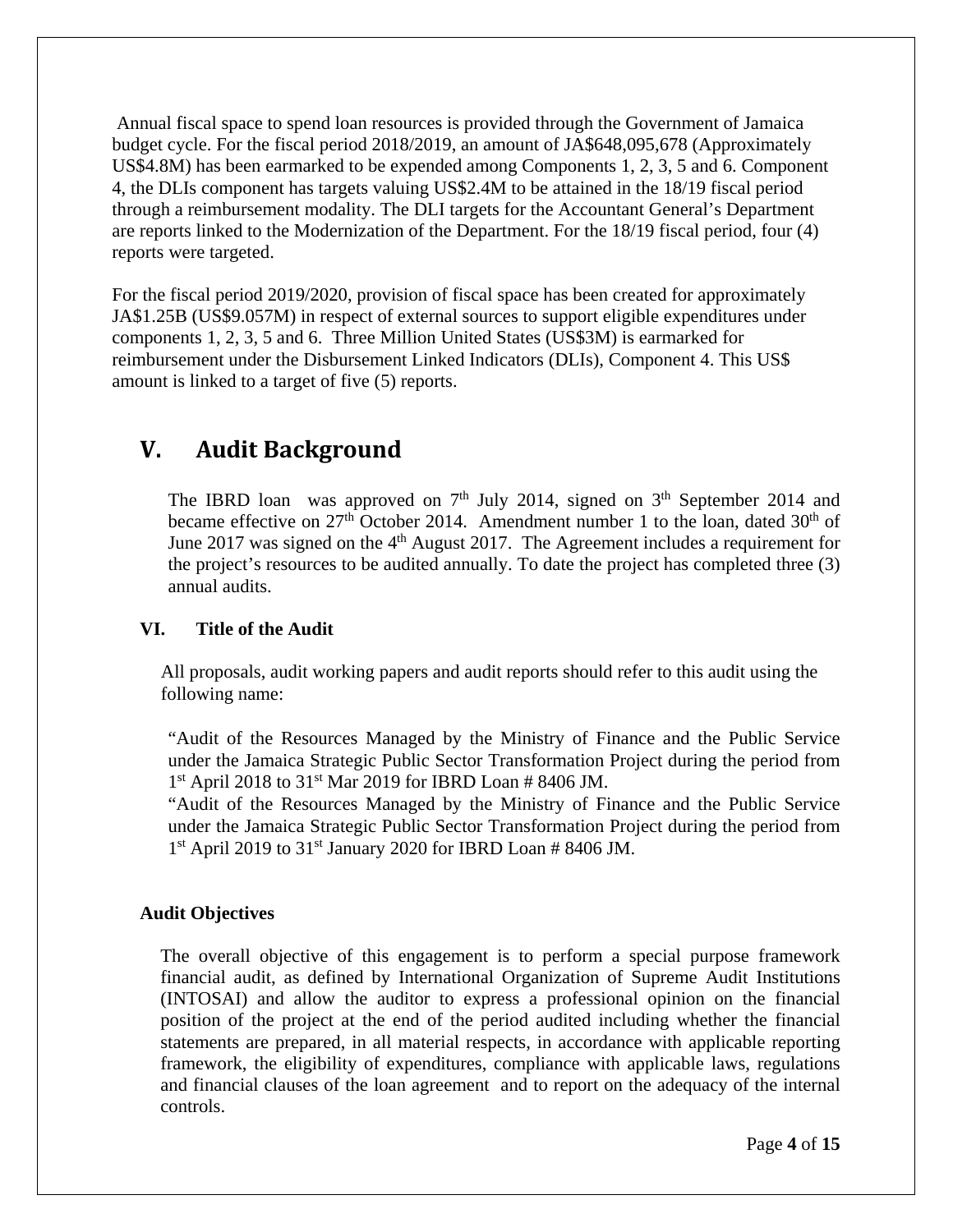The objective of the engagement also includes obtaining reasonable assurance about whether the financial statements as a whole are free from material misstatement, whether due to fraud or error, thereby enabling the auditors to express an opinion on whether the financial statements are prepared in all material respects, in accordance with the applicable special financial reporting framework; report on the financial statements and communicate the results of the audit, in accordance with the auditor's findings.

The engagement will include an audit of resources provided by the Bank and an assessment of the internal controls of the Ministry of Finance and the Public Service, Strategic Public Sector Transformation Project. The Bank funds shown in the Project financial statements should be reconciled with Bank's records.

Audit of the Project. This special purpose audit must be performed in accordance with the International Standards on Auditing (ISA or ISSAIs) or other national standards which does not significantly depart from the international standards and therefore must include the tests of the accounting records that the auditors consider necessary under the circumstances. In relation to the Financial Statements as per Appendix # 1, the specific outputs of the audit are:

- Issue an opinion as to whether the Project financial statements, including notes present fairly, in all material respects, the financial position of the project, the funds received and the disbursements made during the period audited, as well as the cumulative investments at the end of the period, in accordance with financial reporting provisions outlined in the respective legal agreements with the Bank and other co-financing organizations.
- Issue an opinion as to whether: (a) the expenditures reported are eligible for financing; and (b) loan funds have been used only for Project purposes.
- Issue a report with respect to the adequacy of the internal control structure of the implementing institution in regard to the project.
- Issue an opinion with respect to the implementing entity's compliance with the terms of the loan/credit agreements and applicable laws and regulations (with regard to the financial aspects).
- Issue an opinion as to whether the Statement of the Designated Account and Project Accounts used for managing the funds provided by the Bank presents fairly the availability of funds at the end of the period audited, as well as the transactions made during the same period, in accordance with financial reporting provisions outlined in the project's legal agreements.
- Issue an opinion on the achievement Disbursement Linked Targets (DLTs) for the period audited. The Auditors must issue an opinion explicitly covering the achievement of the set milestones.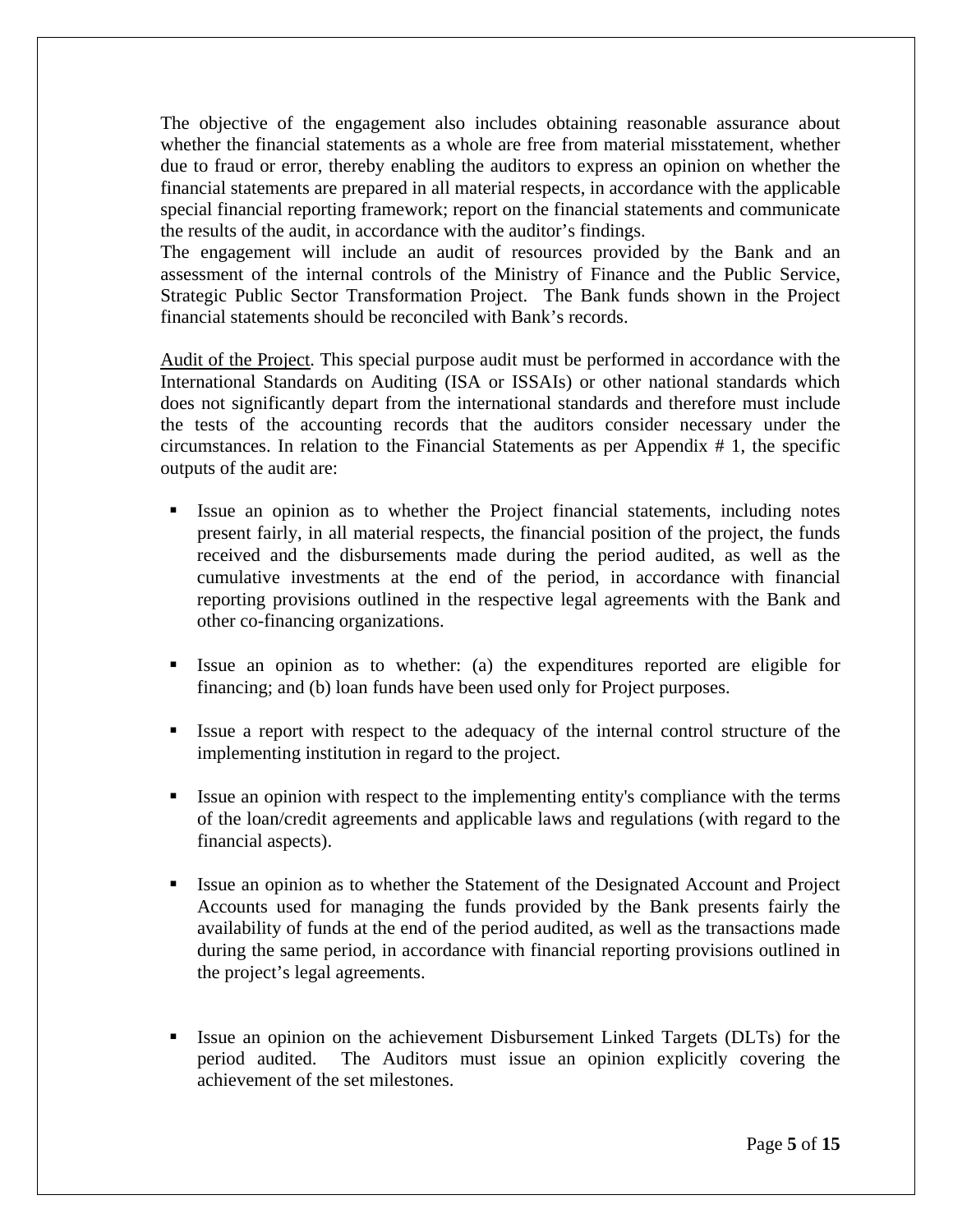# **VII. Scope of the Audit**

In accordance with ISSAIs, the audit must include adequate planning, the evaluation and testing of the internal control structure and systems, and obtaining sufficient objective evidence to allow the auditors to reach reasonable conclusions on which to base their opinions. In conducting their work, the auditors should pay special attention to the following requirements:

- All project funds should be used in accordance with the conditions of the relevant financing agreements, with due attention to economy and efficiency, and only for the purposes for which the financing was provided.
- Goods, Works and Services financed should be procured in accordance with the relevant financing agreement and procurement guidelines.
- Implementing entity should keep all necessary supporting documents, records, and accounts in respect of all project ventures including expenditures reported via, unaudited Interim Financial Reports (IFR) or Designated Accounts. Clear linkages should exist between the books of account and the IFRs presented to the Bank.
- Where Designated Accounts have been used, they should be maintained in accordance with the provisions of the relevant financing agreement.
- The project accounts should be prepared in accordance with financial reporting provisions outlined in the project legal agreements and is consistently applied, and give a true and fair view of the financial situation of the project at the end of the period and of the resources and expenditures for the year ended on that date.

The audit should be performed in accordance with acceptable auditing standards, and therefore should include tests of the accounting records that the auditors consider necessary under the circumstances. The auditors should have the ability to detect situations or transactions that may indicate fraudulent, wasteful or illegal acts and expenditures. If such evidence exists, the auditors must communicate the situation simultaneously to a duly authorized representative of the Bank and to the Project management, and exercise caution and due professional care in expanding their audit steps and procedures related to illegal acts. Section *240* of the International Standards on Auditing provides guidance on this respect.

# **VIII. Other Responsibilities of the Auditor**

The auditor should comply with the following requirements:

A. Conduct entrance and exit conferences with the implementing entity.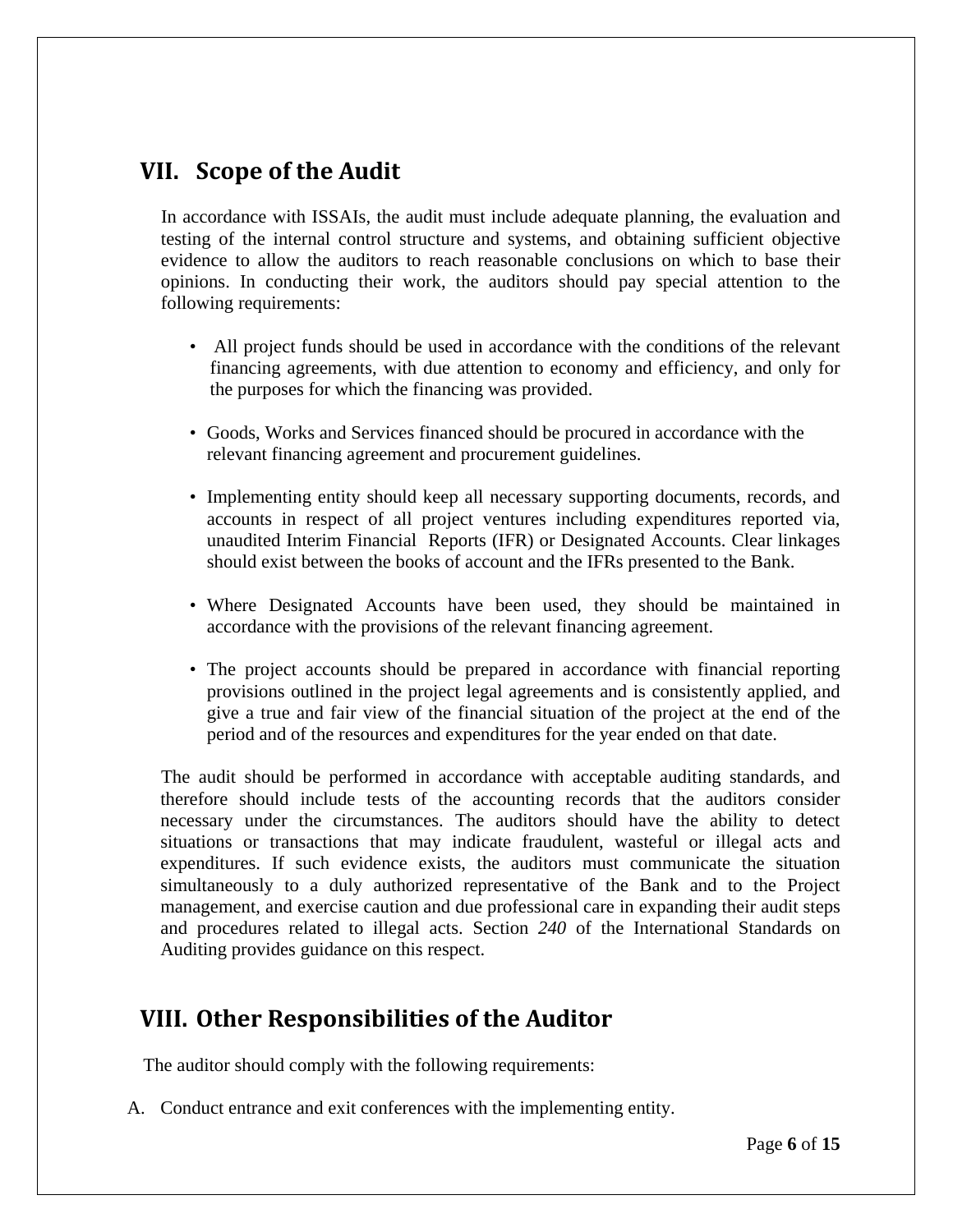- B. Plan the audit work so that preliminary reviews can be conducted during the period under review (including the first few months), with the purpose of evaluating the systems of of internal control and communicating to the implementing unit in a timely manner any situations that merit the attention of management before the issuance of the final audit report.
- C. Independently reference the audit report before issuing it.
- D. Obtain a Management Representation Letter in accordance with Section 580 of the International Standards on Auditing, signed by the management of the Project IE.

# **IX. Audit reports**

 The auditors shall issue their report containing the specific opinions and conclusions required. All the reports resulting from the audit of the project should be expressed in USD. This report should be addressed and delivered to the implementing entity as per section  $X -$ 'Terms of performance'.

. The report(s) shall be issued in English, duly signed and bound, in original and 7 (Seven) copies. A soft copy is also to be submitted.

The report for the Project should contain at least:

- A. A title page, table of contents, a transmittal letter to the IE and a summary containing the information required in the Guidelines.
- B. The audit report and opinion for the Project financial statements, their corresponding notes and supplementary information. Also, an opinion on the eligibility of the expenditures reported and the correct use of the Loan funds. Any costs that are not supported by adequate records or that are not eligible under the terms of the loan agreement (questioned costs) should be identified.
- C. The audit report on the internal control structure for the Project. The report should disclose, among other information discussed in the Guidelines, the reportable conditions (those that have an impact on the financial statements), including the identification of material weaknesses in the internal control structure of the implementing unit, as well as the IE's comments.
- D. A management letter including the follow-up of recommendations made in prior audits, indicating the current status of the recommendations as corrected, partially corrected, or not corrected. The deficiencies that still have not been corrected should be reported again in the current audit report, along with the corresponding management's comments.
- E. In pursuant to the World Bank's policies audited financial statements are publicly disclosable but management letters are not. As such, both reports should be segregated.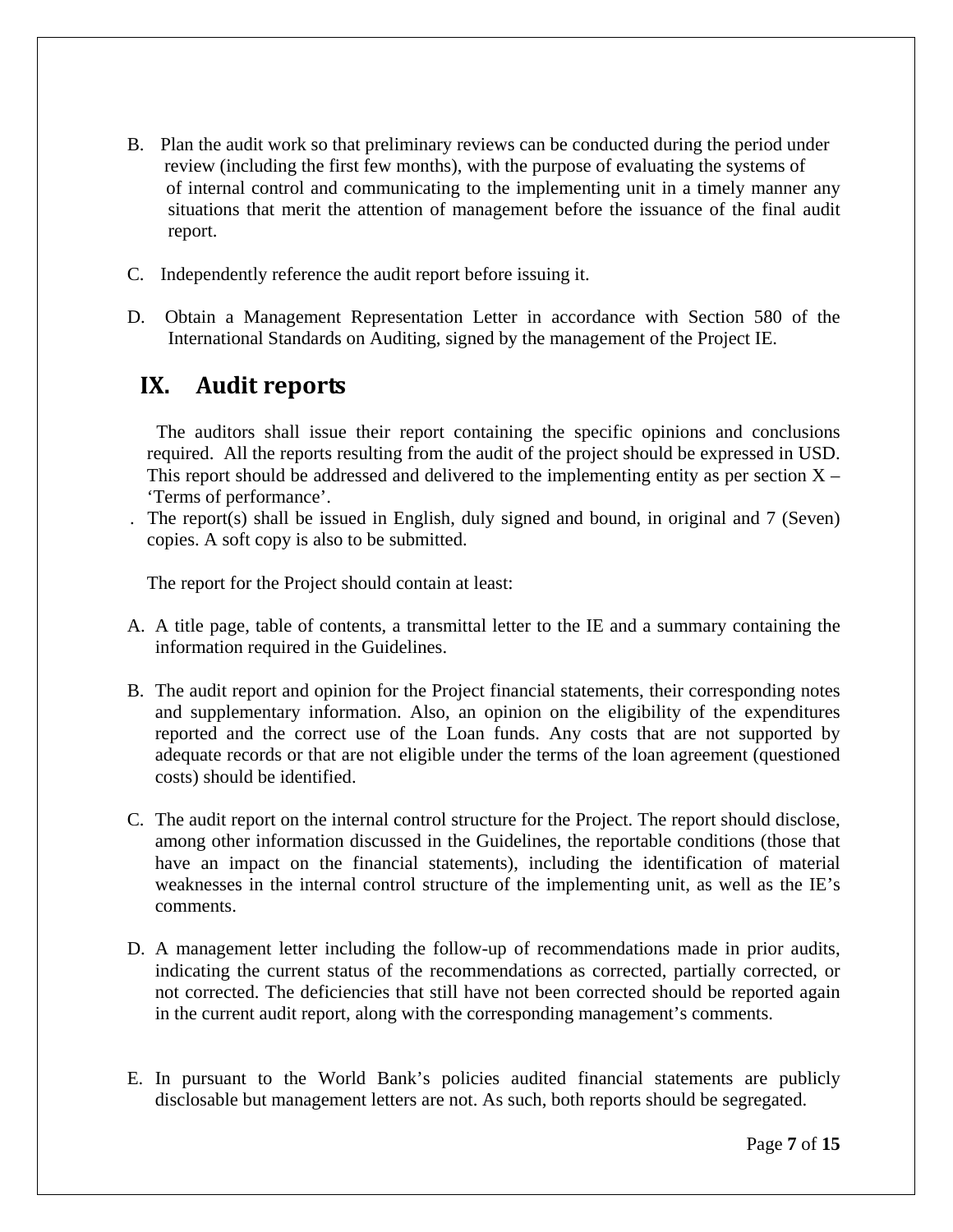- F. The audit report and opinion on the implementing entity compliance with the terms of the loan/credit and legal agreements and applicable laws and regulations related to the Project's financial activities.
- G. An audit report and opinion on the Statement of Requests for Replenishment (IFRs) for the period audited. The Auditor must issue an opinion explicitly covering: (i) the eligibility of the expenditures submitted for replenishment, (ii) the adequacy of the control procedures for preparing the IFRs, and (iii) the correct use of the loan and credit funds.
- H. An audit report and opinion on the Designated Account Statement for the period audited. The opinion should state whether the DA Statement adequately reflects the flow of funds for the DA during the period audited, and if this activity has been only for purposes of the project.
- I. A summary of the main audit procedures performed for planning the audit, evaluating the internal control structure, checking the figures included in the financial statements and other areas subject to audit, and for evaluating compliance with terms of the applicable agreements, laws and regulations.

# **X. Inspection and Acceptance of the Audit Work and the Reports**

 The Bank is responsible for inspecting and accepting the audit reports, and may appoint individuals or firms to carry out these activities, including the review of the working papers and of the auditor's quality control procedures. If the report is not acceptable or not fully satisfactory due to deficiencies in the audit work or because the report does not comply with the requirements stated in these TORs or the Guidelines, the auditor shall perform the necessary additional work at no additional cost to the IE, the Project or the Bank.

Also, the representative of the Bank may contact the auditors directly to request any additional information related to any aspect of the audit or the Project financial statements.

If the Bank determines the audit report is not fully satisfactory, it will send a letter or email to the implementing entity indicating suggestions to correct the deficiencies identified, and asking that the Bank be informed of any corrective actions taken. The implementing entity will also be informed of any aspects of the audit report that are not in compliance with this TOR, so that the Auditor will correct the deficiency within a specific timeframe or in the subsequent audit.

# **XI. Terms of Performance**

The auditor will issue the following: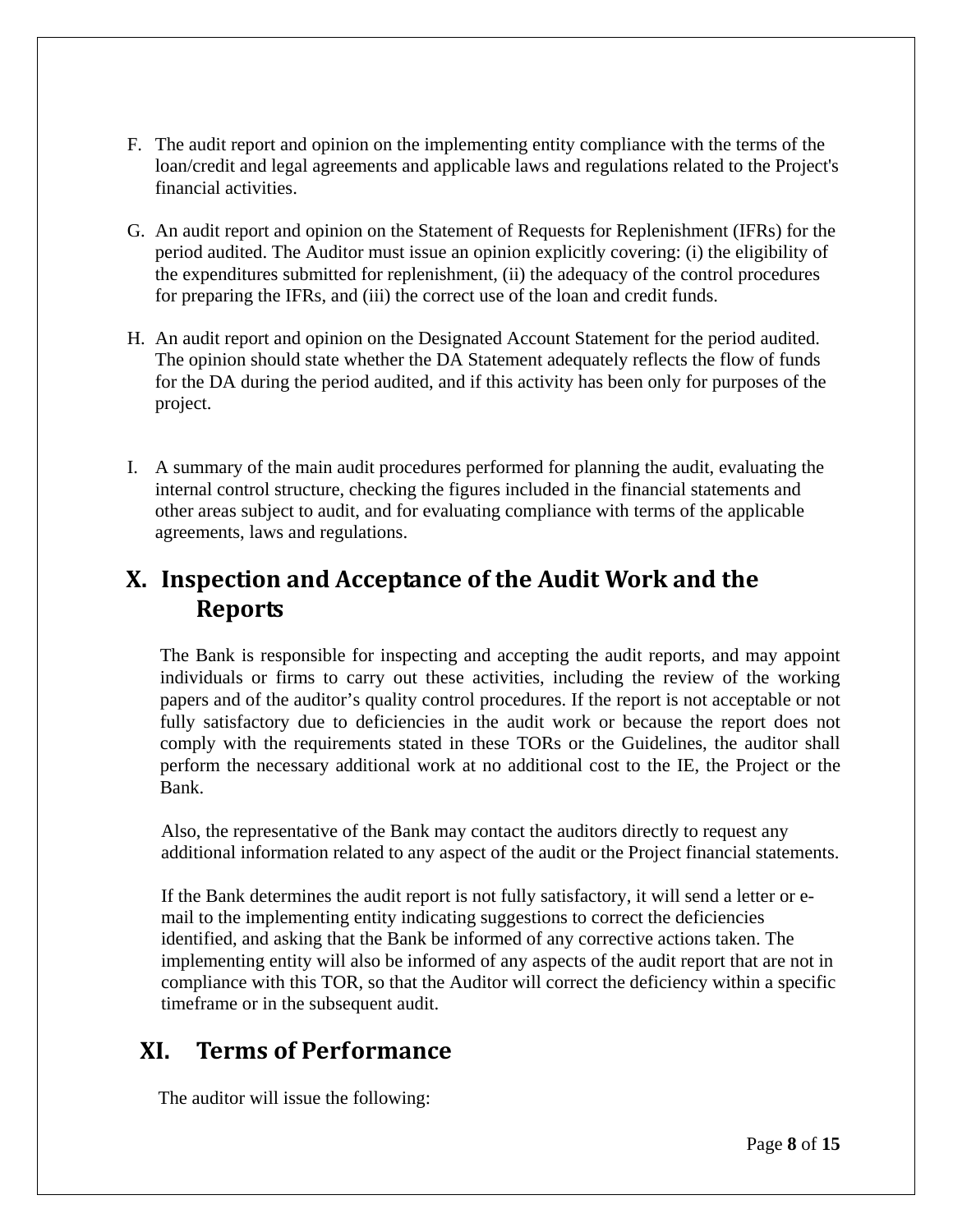### $1<sup>st</sup>$  April 2018 – 31 $<sup>st</sup>$  March 2019</sup>

| # | <b>Deliverables</b>      | <b>Due Date</b>               | <b>Payment Schedule</b> |
|---|--------------------------|-------------------------------|-------------------------|
|   | <b>Audit Plan</b>        | On or before $9th$ August     | 10%                     |
|   |                          | 2019                          |                         |
|   | Draft report and         | On or before $13th$           | 40%                     |
|   | <b>Management Letter</b> | September 2019                |                         |
|   | Final audited report and | On or before 25 <sup>th</sup> | 50%                     |
|   | Management Letter with   | September 2019                |                         |
|   | responses                |                               |                         |

 $1<sup>st</sup>$  April 2019 – 31 $<sup>st</sup>$  January 2020</sup>

| #             | <b>Deliverables</b>      | <b>Due Date</b>                   | <b>Payment Schedule</b> |
|---------------|--------------------------|-----------------------------------|-------------------------|
|               | <b>Audit Plan</b>        | On or before 04 <sup>th</sup> May | 10%                     |
|               |                          | 2020                              |                         |
| $\mathcal{D}$ | Draft report and         | On or before $10^{th}$ July       | 40%                     |
|               | <b>Management Letter</b> | 2020                              |                         |
|               | Final audited report and | On or before $24th$ July          | 50%                     |
|               | Management Letter with   | 2020                              |                         |
|               | responses                |                                   |                         |

Deliverables  $# 1 \& 2$  are to be accepted by the MoFPS and SPSTP prior to payment. Deliverables # 3, is to be accepted by the MoFPS and the SPSTP as well as the World Bank prior to processing of payment.

 These dates are important to allow the Project Implementing Entity to send to the Bank the final audit report for the Project on or before  $30<sup>th</sup>$  September 2019 and  $31<sup>st</sup>$  July respectively.

 In order to comply with these dates the PIU will present the audit schedules and draft Financial Statements to the Auditors on 2<sup>nd</sup> August 2019 and 1<sup>st</sup> May 2020 respectively.

# **X. Qualifications and Experience of Firm**

The auditor is expected to employ adequate staff with the appropriate professional qualifications and suitable experience, as guided by the auditing of accounts of entities of a comparable size and complexity.

The composition of the audit team shall include at least a category 1 auditor who has the ultimate responsibility for the audit and an appropriate mix of category  $2 - 3$  auditors. For each category the auditors must have the qualifications and experience as set out below under Key Personnel. It is the responsibility of the auditor to propose and use an audit team which is composed of an appropriate mix of auditors for this engagement.

The auditor shall provide Curriculum Vitae (CV's) of the Audit Partner/s and the staff proposed as part of the audit team responsible for the audit.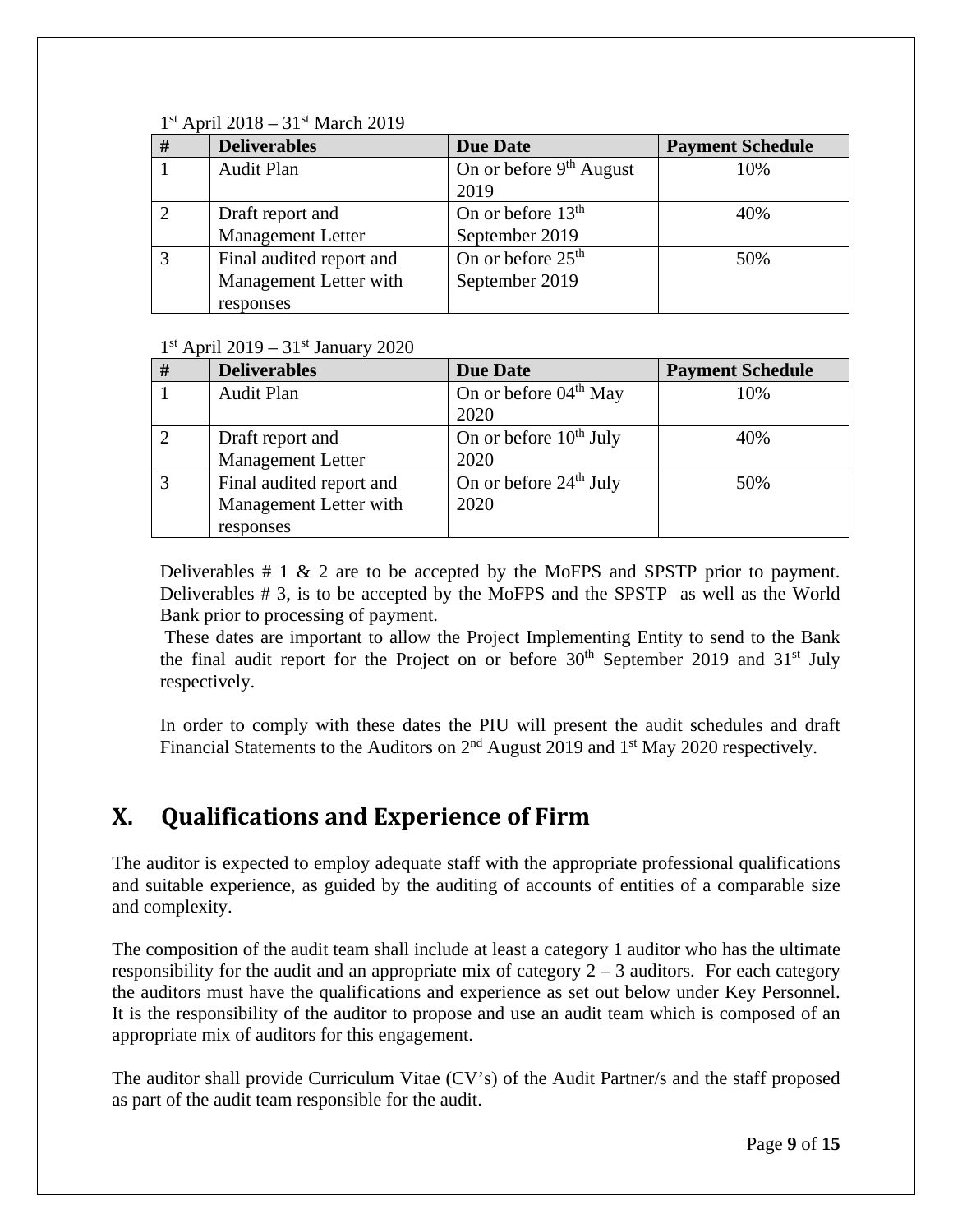### **Key Personnel**

#### Category 1: Audit Partner

The audit partner must be a highly qualified expert with a relevant university or professional qualification who has assumed senior and managerial responsibilities in public audit practice. The Audit Partner must be a member of the Institute of Chartered Accountants of Jamaica (ICAJ). The Audit Partner must have at least seven (7) years' experience as a professional auditor in a public audit practice and demonstrate experience with auditing the accounts of entities implementing projects funded by international lending agencies.

#### Category 2: Audit Manager

The Audit Manager must be a qualified expert with relevant university or professional qualification. The Audit Manager must have at least five (5) years' experience as a professional auditor including relevant managerial experience of leading audit teams. The audit manager must demonstrate experience with auditing the accounts of entities implementing projects funded by international lending agencies.

#### Category 3: Senior Auditor

The Senior Auditor must be a qualified expert with relevant university or professional qualification and must have at least two (2) years' experience.

# **XI. Access to Information**

Public Disclosure. The guiding principle of the World Bank's Access to Information Policy is that all information it creates is made public, unless it contains restricted information. In line with this policy, the final audit report will be publicly disclosed. Before finalizing the document, the World Bank requests the client to identify whether the document contains any sensitive information, or information whose disclosure may adversely affect relations between the Bank and the client. The Bank, as it considers appropriate, makes adjustments to the document to address the matters of concern to the client.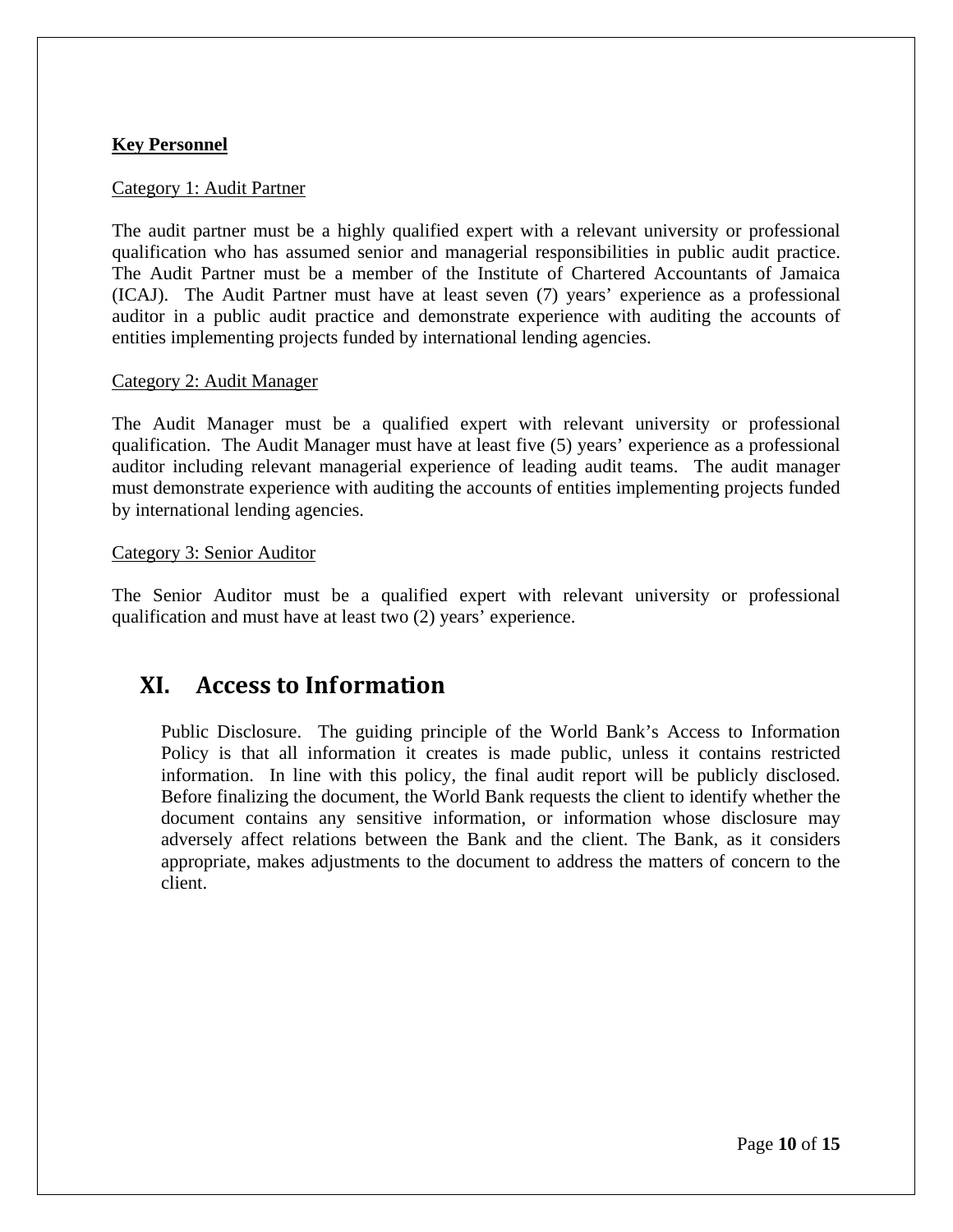### **APPENDIX I**

The following statements are the minimum requirement and should be incorporated in the audit report.

| Name of project                                                                                       |                       |                 |                                                 |                 |                                                |                 |                 |                 |                 |
|-------------------------------------------------------------------------------------------------------|-----------------------|-----------------|-------------------------------------------------|-----------------|------------------------------------------------|-----------------|-----------------|-----------------|-----------------|
| <b>Sources and Uses of Funds</b>                                                                      |                       |                 |                                                 |                 |                                                |                 |                 |                 |                 |
| FOR THE YEAR ENDING XXX                                                                               |                       |                 |                                                 |                 |                                                |                 |                 |                 |                 |
|                                                                                                       | <b>Current Period</b> |                 | <b>Current Year End</b><br>Cumulative<br>\$US\$ |                 | <b>Previous Year End</b><br>Cumulative<br>US\$ |                 |                 |                 |                 |
| <b>RECEIPTS</b>                                                                                       |                       | Actual          |                                                 |                 | Actual                                         |                 | Actual          |                 |                 |
| Source of Financing                                                                                   | TF1                   | SF <sub>2</sub> | SF <sub>3</sub>                                 | SF <sub>1</sub> | SF <sub>2</sub>                                | SF <sub>3</sub> | SF <sub>1</sub> | SF <sub>2</sub> | SF <sub>3</sub> |
| Government                                                                                            |                       |                 |                                                 |                 |                                                |                 |                 |                 |                 |
| <b>World Bank</b>                                                                                     |                       |                 |                                                 |                 |                                                |                 |                 |                 |                 |
| Designated Account                                                                                    |                       |                 |                                                 |                 |                                                |                 |                 |                 |                 |
| Direct Payment                                                                                        |                       |                 |                                                 |                 |                                                |                 |                 |                 |                 |
| <b>Retroactive Financing</b>                                                                          |                       |                 |                                                 |                 |                                                |                 |                 |                 |                 |
| <b>Total Receipts (A)</b>                                                                             |                       |                 |                                                 |                 |                                                |                 |                 |                 |                 |
|                                                                                                       |                       |                 |                                                 |                 |                                                |                 |                 |                 |                 |
| <b>LESS EXPENDITURES</b>                                                                              |                       |                 |                                                 |                 |                                                |                 |                 |                 |                 |
| Component 1                                                                                           |                       |                 |                                                 |                 |                                                |                 |                 |                 |                 |
| Component 2                                                                                           |                       |                 |                                                 |                 |                                                |                 |                 |                 |                 |
| Component 3                                                                                           |                       |                 |                                                 |                 |                                                |                 |                 |                 |                 |
| <b>Total Expenditures (B)</b>                                                                         |                       |                 |                                                 |                 |                                                |                 |                 |                 |                 |
|                                                                                                       |                       |                 |                                                 |                 |                                                |                 |                 |                 |                 |
| <b>RECEIPTS LESS EXPENDITURES</b>                                                                     |                       |                 |                                                 |                 |                                                |                 |                 |                 |                 |
| Net Change in Cash (A - B)                                                                            |                       |                 |                                                 |                 |                                                |                 |                 |                 |                 |
|                                                                                                       |                       |                 |                                                 |                 |                                                |                 |                 |                 |                 |
| Foreign Exchange Adjustment                                                                           |                       |                 |                                                 |                 |                                                |                 |                 |                 |                 |
|                                                                                                       |                       |                 |                                                 |                 |                                                |                 |                 |                 |                 |
| <b>BANK BALANCES</b>                                                                                  |                       |                 |                                                 |                 |                                                |                 |                 |                 |                 |
| <b>Opening Cash Balances</b>                                                                          |                       |                 |                                                 |                 |                                                |                 |                 |                 |                 |
| Designated Account                                                                                    |                       |                 |                                                 |                 |                                                |                 |                 |                 |                 |
| Project Account                                                                                       |                       |                 |                                                 |                 |                                                |                 |                 |                 |                 |
| <b>Total Opening Balance</b>                                                                          |                       |                 |                                                 |                 |                                                |                 |                 |                 |                 |
|                                                                                                       |                       |                 |                                                 |                 |                                                |                 |                 |                 |                 |
|                                                                                                       |                       |                 |                                                 |                 |                                                |                 |                 |                 |                 |
|                                                                                                       |                       |                 |                                                 |                 |                                                |                 |                 |                 |                 |
|                                                                                                       |                       |                 |                                                 |                 |                                                |                 |                 |                 |                 |
| <b>Closing Cash Balances</b><br>Designated Account<br>Project Account<br><b>Total Closing Balance</b> |                       |                 |                                                 |                 |                                                |                 |                 |                 |                 |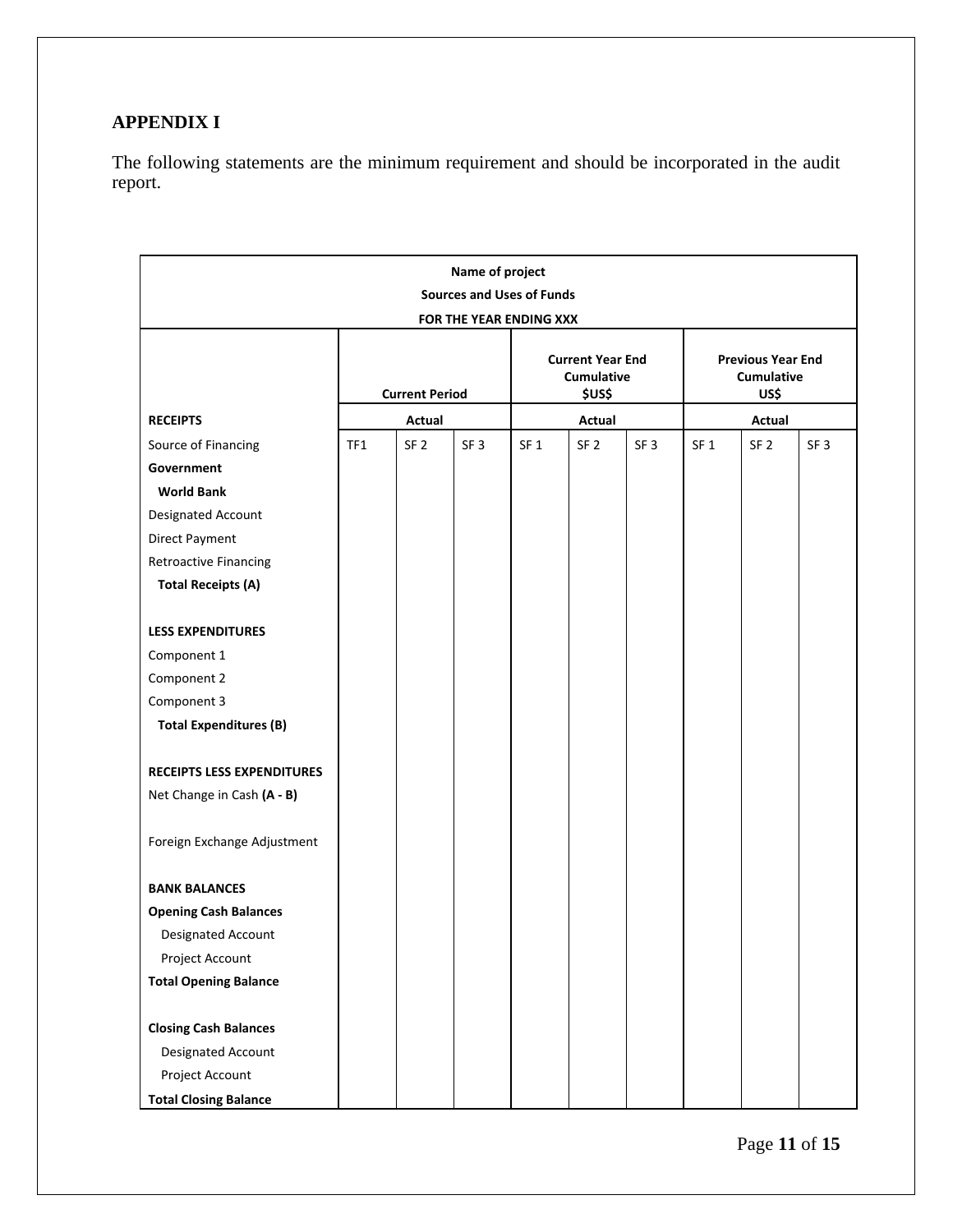| <b>Name of Project</b>                     |                     |                                |                              |  |  |  |  |
|--------------------------------------------|---------------------|--------------------------------|------------------------------|--|--|--|--|
| <b>Statement of Cumulative Investments</b> |                     |                                |                              |  |  |  |  |
|                                            |                     | <b>Year Ended XXXXX</b>        |                              |  |  |  |  |
|                                            | <b>Current Year</b> | <b>Current Year Cumulative</b> | <b>Prior Year Cumulative</b> |  |  |  |  |
| <b>Categories</b>                          | US\$                | US\$                           | US\$                         |  |  |  |  |
|                                            | Actual              | Actual                         | Actual                       |  |  |  |  |
| Category 1                                 |                     |                                |                              |  |  |  |  |
| Category 2                                 |                     |                                |                              |  |  |  |  |
| Category 3                                 |                     |                                |                              |  |  |  |  |
| Total                                      |                     |                                |                              |  |  |  |  |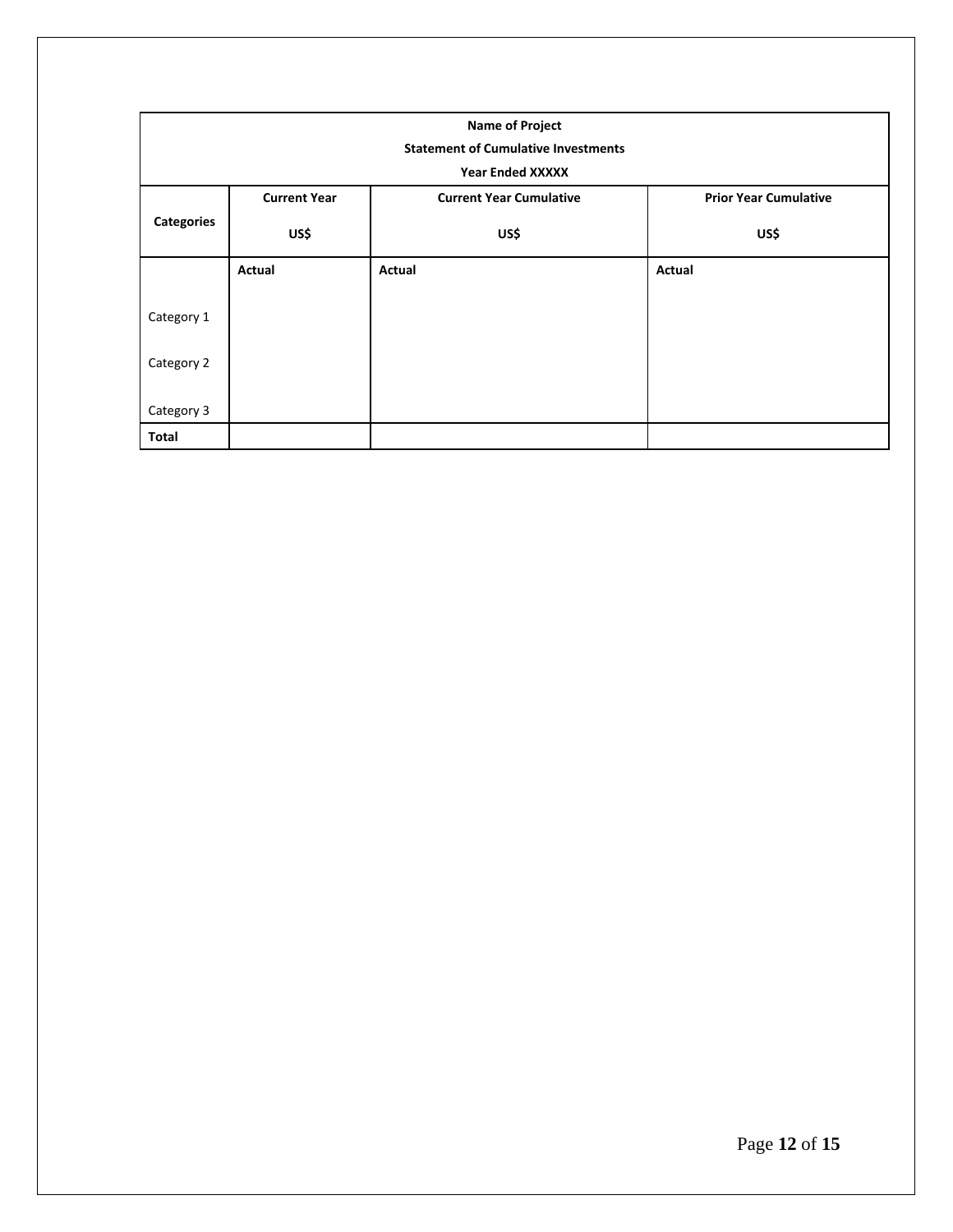|                     | DESIGNATED ACCOUNT RECONCILIATION STATEMENT                                                                                                                                                                                                                                                                                               |              |                          |                 |
|---------------------|-------------------------------------------------------------------------------------------------------------------------------------------------------------------------------------------------------------------------------------------------------------------------------------------------------------------------------------------|--------------|--------------------------|-----------------|
|                     | LOAN/CREDIT/PPF/COFINANCIER NUMBER _______________                                                                                                                                                                                                                                                                                        |              | Source of Financing US\$ |                 |
| $\overline{2}$<br>3 | TOTAL ADVANCED BY WORLD BANK (OR COFINANCIER)<br>LESS: ELIGIBLE EXPENDITURE FOR THE CURRENT YEAR ENDED <b>SHOW BOOT DOCUMENTED BY WORLD BANK</b><br>LESS: CUMULATIVE ELIGIBLE EXPENDITURE FOR THE PRIOR PERIODS ENDED <b>STATES AND DOCUMENTED BY WORLD BANK</b><br>PRESENT OUTSTANDING AMOUNT ADVANCED TO THE DESIGNATED ACCOUNT (1 - 2) | (Total) SF 1 | SF <sub>2</sub>          | SF <sub>3</sub> |
| 4<br>5              | BALANCE OF USD DESIGNATED ACCOUNT PER BANK RECONCILIATION STATEMENT AS AT YEAR END<br>BALANCE OF PROJECT ACCOUNT PER BANK RECONCILIATION STATEMENT AS AT YEAR END<br>PLUS: ELIGIBLE EXPENDITURE FOR THE CURRENT YEAR DOCUMENTED AFTER THE YEAR END<br>PLUS: TOTAL AMOUNT WITHDRAWN AND NOT YET CLAIMED                                    |              |                          |                 |
| 6 I                 | REASON: <b>Example 2018</b><br>PLUS: AMOUNTS CLAIMED IN PREVIOUS APPLICATIONS NOT YET CREDITED AT DATE OF BANK STATEMENTS<br><b>APPLICATION NO.</b><br>WA # XXX                                                                                                                                                                           |              |                          |                 |
| 9                   | WA#XX<br>SUBTOTAL OF PREVIOUS APPLICATIONS NOT YET CREDITED<br>8   LESS: INTEREST EARNED<br>TOTAL ADVANCE ACCOUNTED FOR (NO. 4 THROUGH NO. 9)                                                                                                                                                                                             |              |                          |                 |
| 10 <sup>1</sup>     | DIFFERENCE (3 - 9)                                                                                                                                                                                                                                                                                                                        |              |                          |                 |

11 EXPLANATION OF ANY DIFFERENCE SHOWN IN LINE 10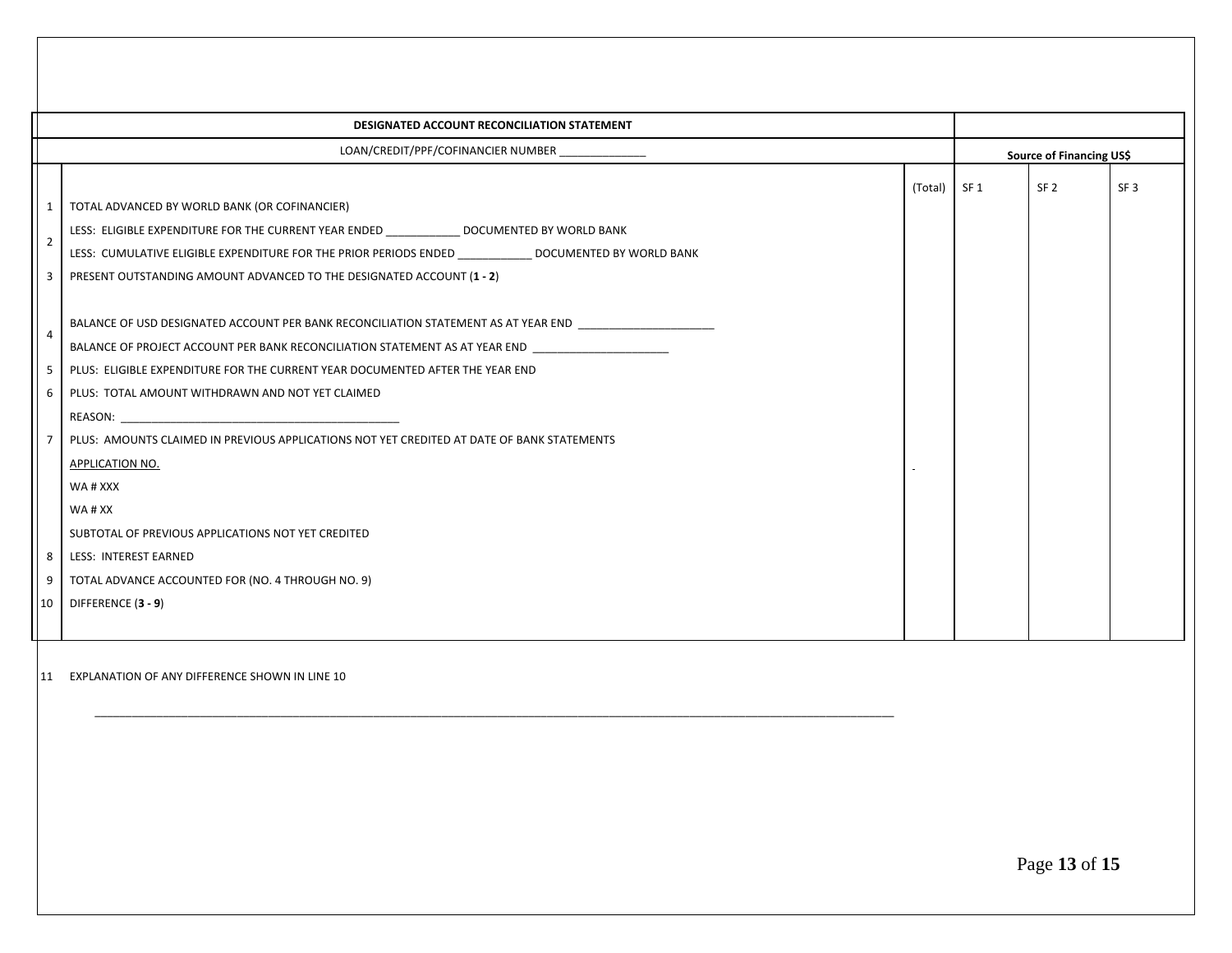| <b>Name of Project</b><br><b>Statement of Disbursement Linked Indicators (DLI) Achieved</b> |                        |                      |  |  |  |  |  |
|---------------------------------------------------------------------------------------------|------------------------|----------------------|--|--|--|--|--|
| <b>Year Ended XXXXX</b>                                                                     |                        |                      |  |  |  |  |  |
| <b>Description of DLI</b>                                                                   | <b>DLI Amount US\$</b> | <b>Date Achieved</b> |  |  |  |  |  |
|                                                                                             |                        |                      |  |  |  |  |  |
|                                                                                             |                        |                      |  |  |  |  |  |
|                                                                                             |                        |                      |  |  |  |  |  |
|                                                                                             |                        |                      |  |  |  |  |  |
|                                                                                             |                        |                      |  |  |  |  |  |
|                                                                                             |                        |                      |  |  |  |  |  |
|                                                                                             |                        |                      |  |  |  |  |  |
|                                                                                             |                        |                      |  |  |  |  |  |
|                                                                                             |                        |                      |  |  |  |  |  |
|                                                                                             |                        |                      |  |  |  |  |  |
| <b>Total</b>                                                                                |                        |                      |  |  |  |  |  |